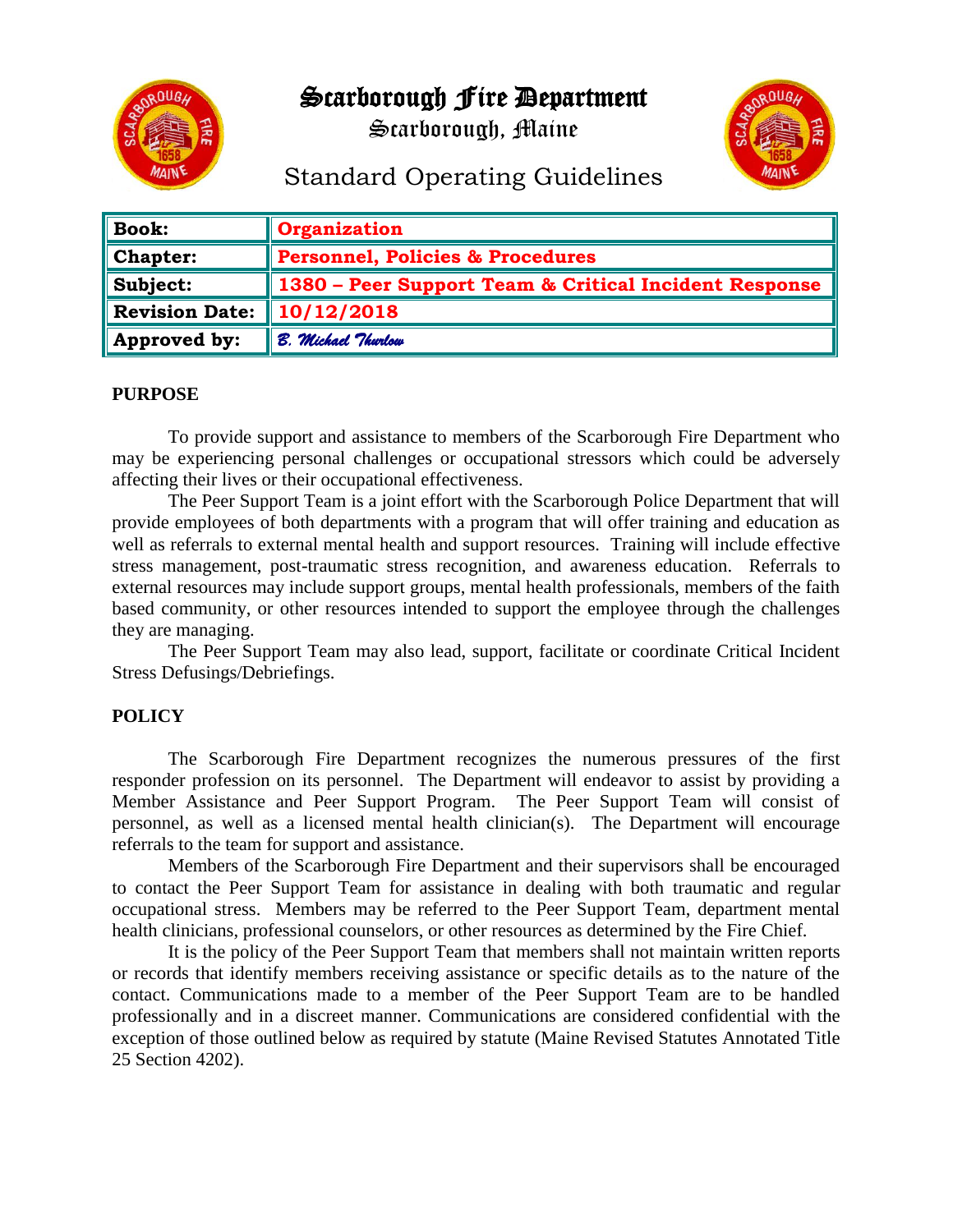Members of the Peer Support Team are required to report matters which involve the following:

- A. The person indicates being a danger to self or others
- B. Disclosure of criminal activity
- C. Disclosure is requested, in writing, by the employee seeking assistance

The Peer Support Team shall inform the employee, prior to any discussion, what the limitations and expectations are regarding the information revealed. The Peer Support Team will meet with employees individually, or as a team, in a space that is discreet, free from interference, and ensures confidentiality.

## **PROCEDURE**

A. Peer Support Team

- a. Team Membership Fire Department
	- i. The Peer Support Team shall consist of four-six (4-6) career employees and one-two (1-2) per-diem or call employees.
	- ii. One member shall be designated by the Fire Chief as the Team Leader who shall work with the Team Leader from the Police Department, and be accountable to the Chiefs for the operation of the Public Safety Peer Support Team.
	- iii. All team members shall be nominated by employees of the department. The Fire Chief will review nominations and approve the selection of team members.
	- iv. When considering recommendations, the Chief will consider candidates' interpersonal skills, team assignment (shift), employee character, and expressed interest and desire to serve on the team.
	- v. Any assignment to the Peer Support Team shall be voluntary and will be in addition to a member's regularly assigned duties.
	- vi. The Peer Support Team Leader, with input and support from department administration, shall identify appropriate training for members of the Peer Support Team.
- b. Requests for Voluntary Assistance
	- i. Requests for assistance may be made at any time by contacting a member of the Peer Support Team.
	- ii. Referrals to the Peer Support Team may be made by a supervisor at any level of command.
	- iii. Supervisors, at their discretion, may refer employees to the Peer Support Team or appropriate resources.
- B. Critical Incident Response
	- a. Notification of the Peer Support Team Leader, or designee, shall be made as soon as possible following the critical incidents outlined below:
		- i. Line of duty death;
		- ii. Serious line of duty injury;
		- iii. Co-worker suicide;
		- iv. Officer involved shooting;
		- v. Death of a civilian as the result of departmental operations;